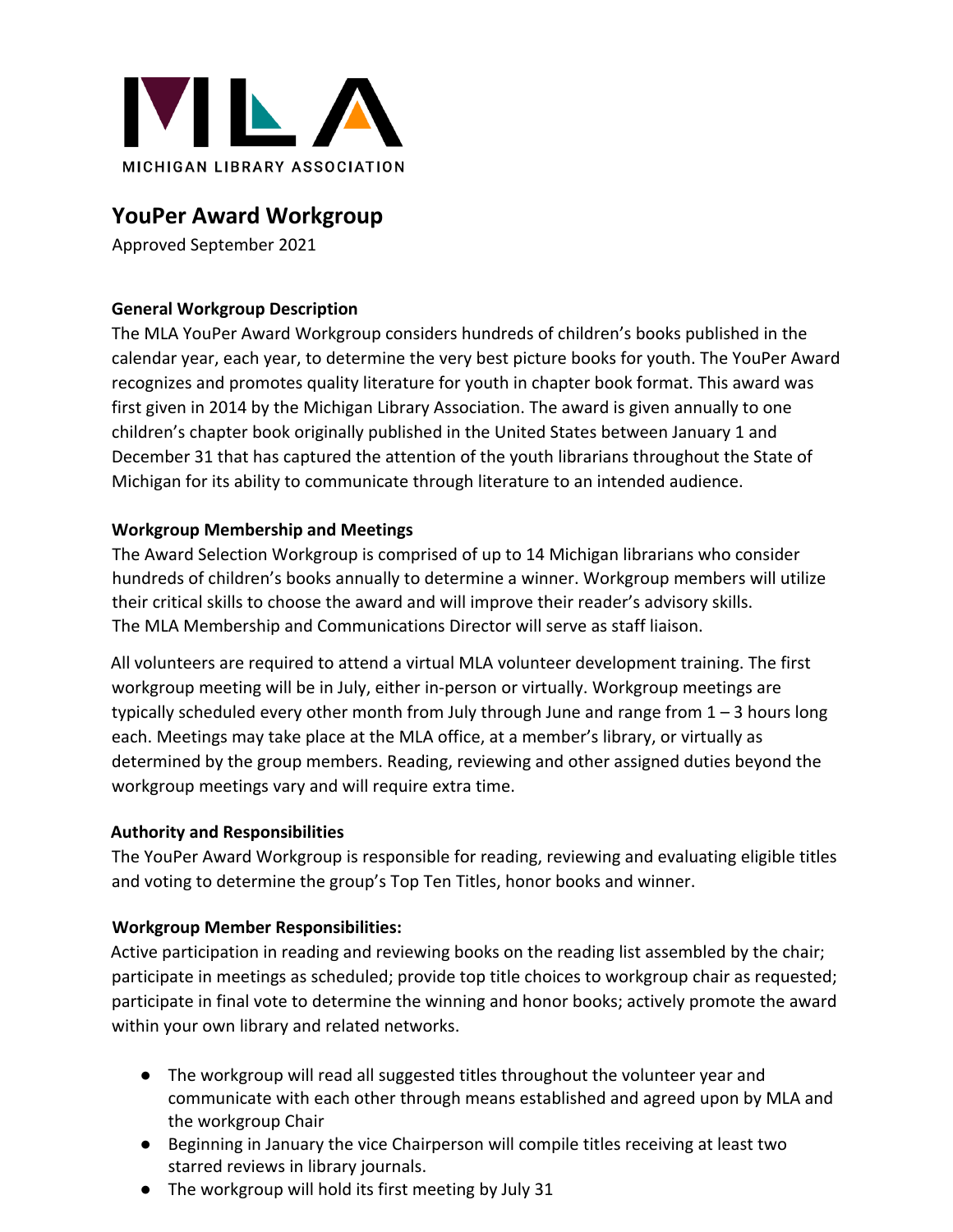- A second mandatory meeting must take place by October 31. This may be done in person, by conference call or by videoconferencing.
- Outside of the mandatory October meeting, the workgroup will meet as needed July through February after each Top 10 list.
- The final meeting to select the Top Ten Titles, winner and honor books must be held by February 15.

## **Workgroup Chair Responsibilities:**

Assemble and maintain a reading list based on ratings from selected sources; identify promotional opportunities with MLA staff to raise awareness of the award; distribute nominations to workgroup members; schedule meetings; develop meeting agendas; encourage productive communication and opportunities to participate; coordinate workgroup vote; notify MLA staff of the winning and honor books; present the award at Spring Institute

The Chair of the YouPer Award Workgroup is responsible for:

- Developing and maintaining the workgroup reading list and distributing nominations to workgroup members
- Planning, coordinating and presiding over meetings
- Developing an agenda for each meeting
- Taking meeting notes or appointing a workgroup member to take notes
- Keeping track of the number of books read and approximate number of hours read
- Coordinating voting for the winner and honor books and ensuring guidelines are followed
- Notifying MLA office of the winner and honor books
- Work with the MLA office to publicize the winner on the MLA website, in the MLA Update and on MLA's Facebook and Twitter and other press releases. No separate Facebook page should be used to promote the award.

### **Committee Terms**

One year.

### **Chair and Vice Chair Selection**

The Workgroup will have a Chair and Vice-Chair as selected and approved by MLA, who serve a one-year leadership term within the two-year committee membership. A Vice-Chair may be appointed for a two-year term and will serve the first year as Vice-Chair and the second year as Chair.

### **Qualifications**

This is an opportunity for an individual who is passionate about children's books with an interest in or desire to read children's literature in picture book format, critical literature evaluation skills, ability to plan and meet deadlines, decision-making ability and clear communication.

#### **Service Without Renumeration**

Service on Michigan Library Association's Workgroups are without remuneration or additional discounts for event attendance.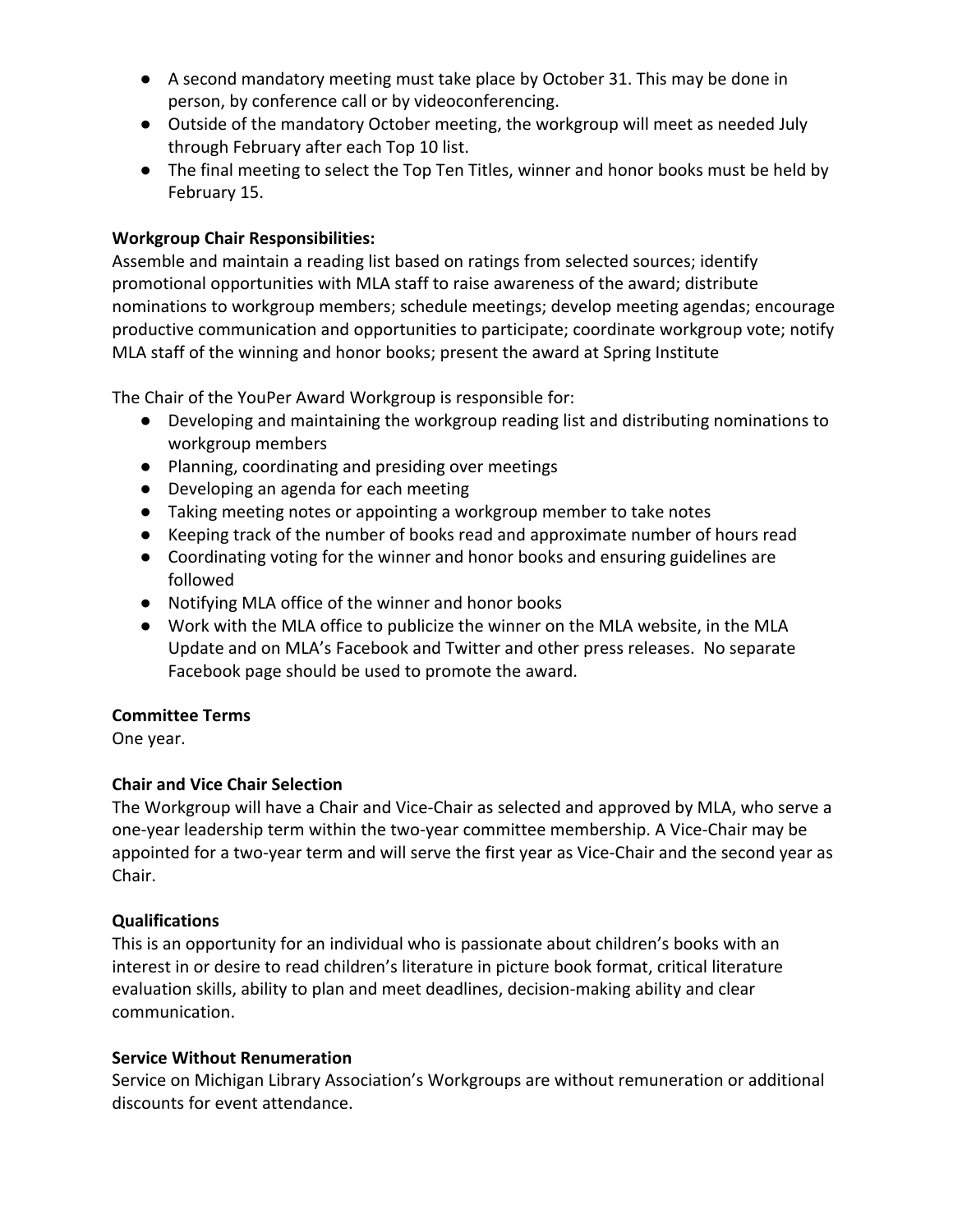# **YouPer Award Qualifications**

- Children's work of fiction or nonfiction with or without illustrations
- Published during the calendar year
- Originally published in the United States
- Should fall under the guidelines as noted for the Association for Library Service to Children's (ALSC) Notable Books. The guidelines include books of especially commendable quality, books that exhibit venturesome creativity, and books of fiction, information, poetry, and pictures for all age levels that reflect and encourage children's interest in a unique or innovative fashion.

**Eligibility:** Any chapter book that is originally published in the United States during the calendar year for children may be nominated for the award.

#### **Book Selection Process:**

- Titles for the first list of nominations are pulled from starred reviews in library journals (ex. Horn Book, Kirkus, School Library Journal).
- Michigan Librarians may freely submit nominations. Publishers may submit nominations of books that meet the criteria, but they will be required to provide copies of the book for the workgroup to review.
- Nominations may be submitted from January 1 through December 31.

**Presentation of Award:** The author of the award-winning title will be invited to accept the award at the Spring Institute Conference. If the author is able to attend the conference to accept the award, the award shall be presented by the Chair of the workgroup. If the Chair is unable to fulfill this duty, a member of the workgroup will present the award in his or her place.

#### **YouPer Award Timeline**

| January 1       | If a Vice Chair was appointed, the Workgroup Vice Chair will start<br>collecting titles from starred reviews<br>Call for nominations goes out |
|-----------------|-----------------------------------------------------------------------------------------------------------------------------------------------|
| April/May       | Select workgroup members through MLA Call for Volunteers                                                                                      |
| By June 30      | Chair receives list of workgroup members                                                                                                      |
| By July 31      | Chair distributes initial reading list and workgroup guidelines                                                                               |
| By July 31      | Mandatory meeting of YouPer Award Workgroup                                                                                                   |
| July - February | Meet as needed (virtually or in-person).                                                                                                      |